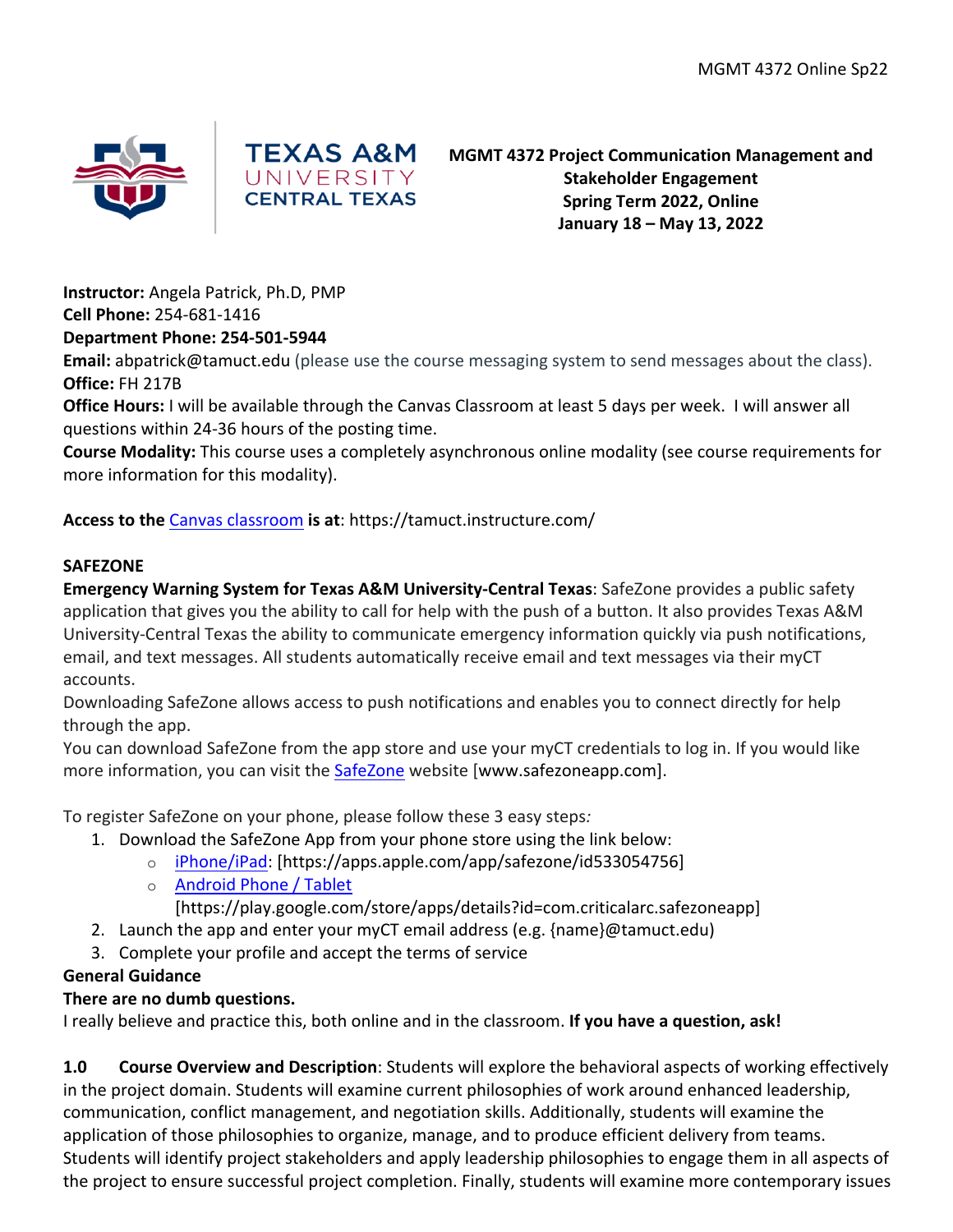in project management, including resolving ambiguity and complexity, the use of improvised working styles, and issues around power and politics within the project.

To succeed in project management, you must be a strong leader and an effective communicator. This course examines the current philosophies of leadership as applied to project management and identifies various styles of communication, communication planning and conflict resolution. You will, through use of case studies and various exercises, develop or enhance your leadership, communication, and conflict management negotiation skills. This course also addresses a wide range of other topics within the scope of project management theory and practice, including the Project Management Institute's (PMI's) view of a project manager's Social and Professional Responsibility.

**2.0 Course Objectives:** Students will become proficient in, the concepts, theories, practices, applied techniques and wide variety of tools available to assist with the principle elements of the course. Through readings, lectures, research and hands-on exercises students will develop an understanding of the blend and fit of leadership, team management, communication, the issues of ambiguity and complexity, improvising within PM, ethics, and elements of human resources tasks and responsibilities within general program and project management.

This course will:

- Provide experience in using the concepts, techniques, and tools available as they relate to general project management.
- Help develop an appreciation for the managerial, cultural, and social aspects of PM.
- Raise awareness of the importance in recognizing the different roles required in a successful project team.
- Provide an understanding regarding the various leadership, team, communication, complexity, stakeholder engagement, ethical, and human resource models, and recognize the practical applications in business situations.
- Create an awareness of potential conflicts and scheduling problems that occur on projects.

**2.1 Course Learning Objectives (CLOs):** After successfully completing this course, the student should achieve the following objectives:

- 2.1.1. Comprehend basic tools and techniques to plan, organize and manage a project
- 2.1.2. Manage stakeholder communications
- 2.1.3. Describe the principles of Team Leadership
- 2.1.4. Understand conflict management and potential communication problems that occur during a project
- 2.1.5. Describe the career paths in the PM Profession

**2.2 Student Learning Outcomes (SLOs):** After successfully completing this course, the student should be able to:

Technical Knowledge Module (T-XX)

- 2.2.1. Select and describe an appropriate project management strategy for a new project that can meet stakeholder expectations in a given organizational context.
- 2.2.2. Develop a sequence of categorized PM processes and activities that will meet stakeholder expectations.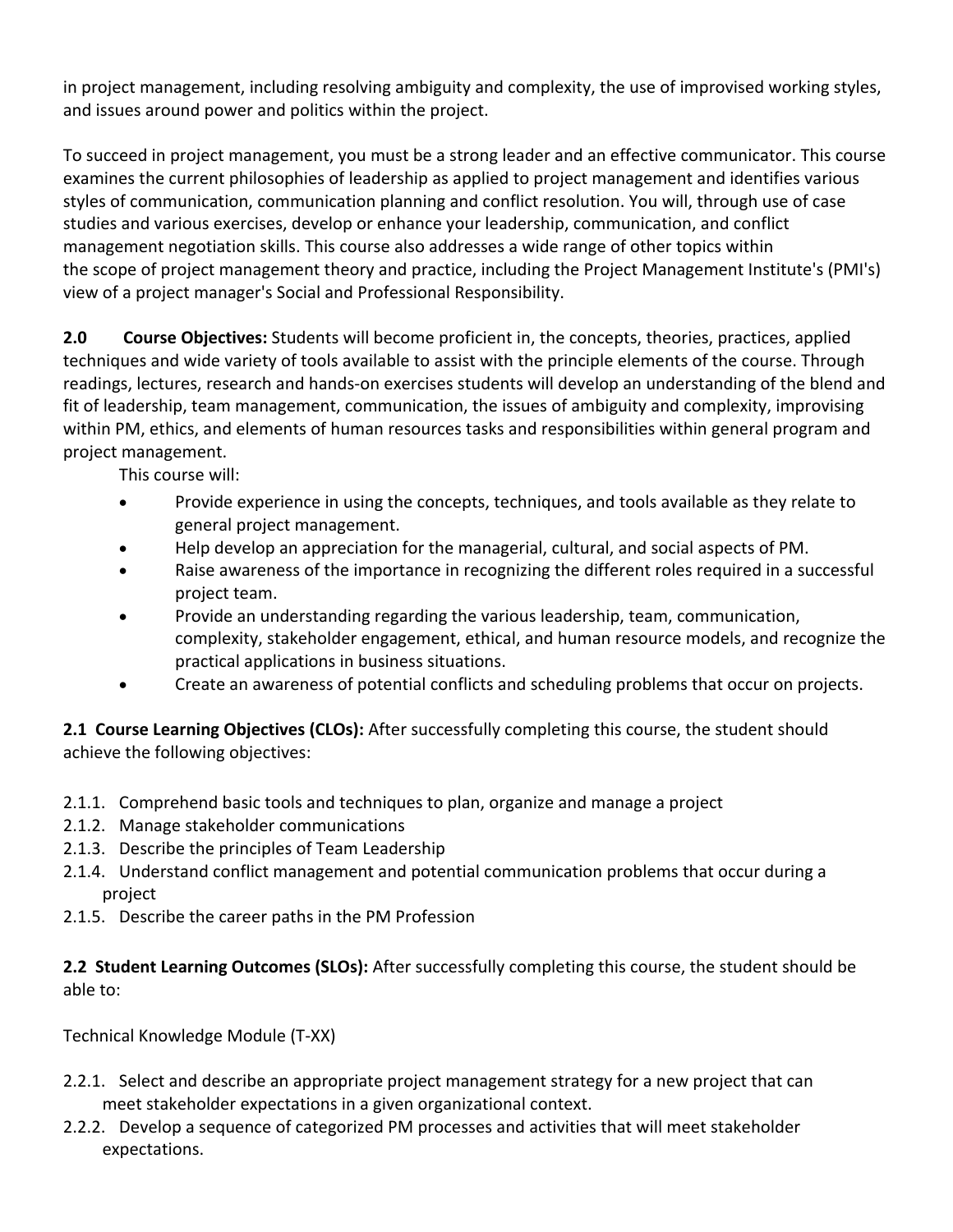- 2.2.3. Develop a PM stakeholder plan that documents the actions necessary to define and coordinate activities, assess project deliverables, and ensure control and management of costs, schedule, and changes to the project.
- 2.2.4. Describe the interaction of the various components of the PM system, and give examples of how changes impact projects and how project managers adjust activities, coordinate responses, and communicate the results to stakeholders.
- 2.2.5. Describe career paths in self-selected industries. (CLO 2.1.7)

### **3.0 Required Textbooks/Software**

**3.1 Required Textbook:** Bourne, Lynda. *Making Projects Work*. Available from: VitalSource Bookshelf, Taylor & Francis, 2015. ISBN-13: 978-1482206661; ISBN-10: 1482206668

### **3.3 MS Excel.**

### **4.0 Course Requirements**

**4.1 Online Course:** This course is completely online and will be conducted in an asynchronous mode. The asynchronous mode does not require the students or the instructor to be online at any specified day or time. Daily work is completed by the student according to the weekly schedule in this syllabus, but at a time that is convenient to the student. This mode does require the instructor to be available (online), at least 5 days a week, to answer questions. Students are responsible for ensuring constant access to the Internet and operability of their personal computers. The week is counted as Monday – Sunday (with Sunday as the last day of the learning week). *Please Note:* The order of work should be: Read any instructor note(s) regarding the relevant topics, read, study, and understand the topics in the Project Management textbook, review the related topics in the PMBOK Guide, participate in the appropriate discussion threads, research and respond to the discussion questions, research and complete all written assignments, following the identified formatting requirements.

**4.2 Online Course Classroom:** The classroom will be in Canvas under this course's name and section number. Access to Canvas is through the Texas A&M – Central Texas website: Canvas Instructure. The course homepage provides a link for using Canvas. Please refer all technical problems to the Canvas help desk; contact information is on the Canvas login page.

## **4.3 Assignments**

**4.3.1 Class Discussions & Participation (6 total at 25%):** Select Discussions from the menu found on the left side of the Canvas course home page or Modules. All discussions and questions will be placed in its respective topics for ease of understanding by all class members and the instructor. All entries are threaded so that you may easily see a question and the respective responses to that question. The instructor will always read each question and the respective answers to ensure correctness and accuracy.

*You are required to post three messages per discussion to receive credit for each forum: one opening point of 150 to 200 words that needs to be posted by Wednesday and two counterpoints of 100 to 200 words each that are due by Monday.* Both quantity and quality are important considerations when posting substantive messages. For example, "I agree" or "I see your point" are not considered quality participation because neither adds substance to the discussion. Effective responses might share personal experience, ask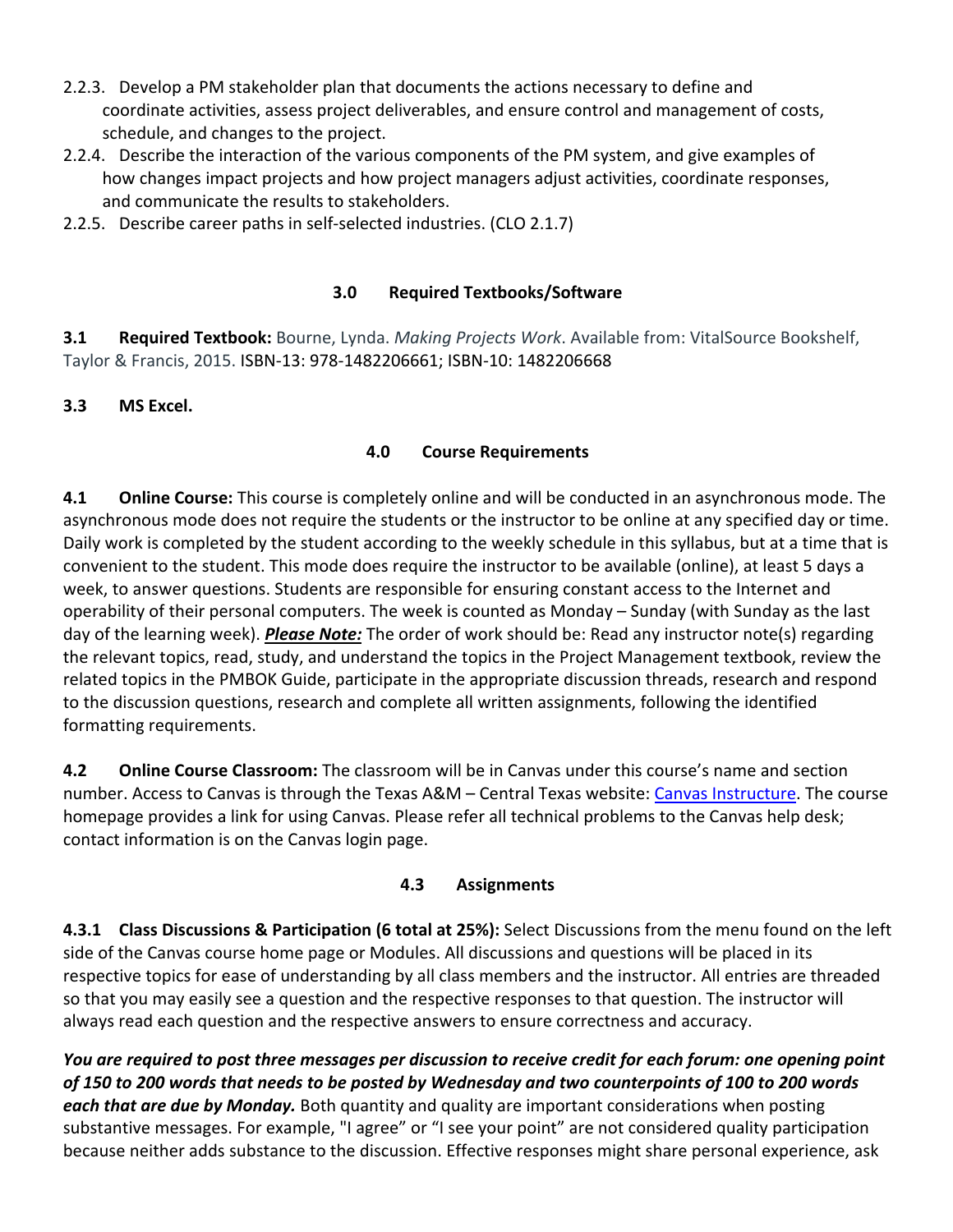for clarification, or add additional information, so feel free to analyze, interpret, critique, and suggest. *Do not use any attachments*, instead, cut and paste your questions/responses directly into a forum message. Be sure to restate the question you are answering and address your classmates by their names.

Your postings/insights on the discussion topic should be based on the following:

- Application of text concepts; theories; etc.
- Ability to articulate assigned analysis clearly; and
- Integration of student colleagues' contributions and insights leading the discussion to a deeper level of understanding.

IMPORTANT!!! To allow for a discussion, which is an ongoing process that cannot be achieved by submitting all three required posts on the last day of the week, *your first post should be submitted by Wednesday***.** This will allow for your classmates to read your opening post and reply to you and for you to reply to them in turn. The remaining two posts can be completed between Wednesday and Monday. Remember, for full participation points you need to post at least three substantive posts throughout the week!

I do not require your discussion question responses to adhere to specific formatting requirements (**NOTE:** references and citations must be formatted according to APA). However, please make sure to proofread carefully. Grammar and spelling errors may impact other students' understanding. References may include the course's current textbooks and articles from the Texas A&M University – Central Texas online library.

**4.3.2 Stakeholder Analysis and Communications (25%):** Create a communications plan for a real-life project that will be assigned and explain the actions needed to be taken in the development plan and explain the overall needed results of the stakeholder analysis.

**4.3.3 Research Project (25%):** You will research and analyze a real project. The project requires you to examine a communication, stakeholder, or leadership problem or issue of concern within a real project. The purpose of the project is to give you an opportunity to apply what has been learned in the course as well, as your own independent research, to problems for a project manager.

**4.3.4 Case Study (4 total at 25%):** Case study assignments in this course are qualitative assessments of this course's learning objectives, which are designed to help you practice applying course concepts to solve project communication and leadership problems. Case study assignments will typically involve reading a case and writing a report of 2-3 pages providing a solution to the case, or responses to instructor questions.

# **5.0 Grading Criteria**

**5.1 Grade Computation:** Students earn their course grades by completing scheduled assignments; no extra credit assignments are given. To pass this course satisfactorily, students must complete each of the graded items listed below. Failure to complete appropriate assignments and exams may result in a failing grade. Refusal to complete homework assignments will result in a failing grade.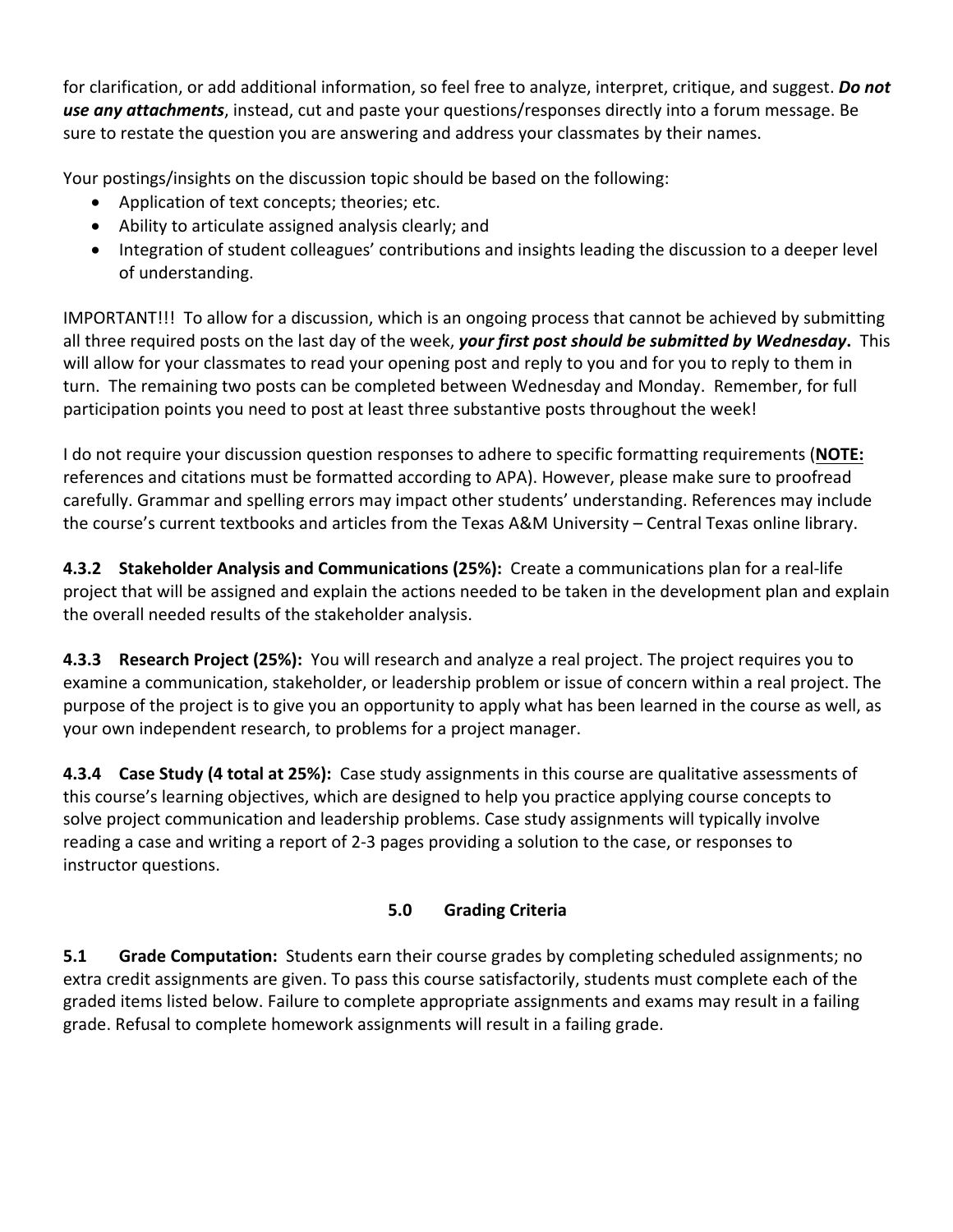## **5.2 Grading Scale:**

| <b>Letter Grade</b> | Percentage     |
|---------------------|----------------|
| А                   | $90\% - 100\%$ |
| R                   | 80% - 89.99%   |
| C                   | 70% - 79.99%   |
| D                   | 60% - 69.99%   |
| F                   | 59.99 & below  |

Final grades will be calculated as follows:

| <b>Assignments</b>                         | Percentage |
|--------------------------------------------|------------|
| Participation & Discussion Questions (6)   | 25%        |
| Stakeholder Analysis & Communications Plan | 25%        |
| Research Project                           | 25%        |
| Case Studies (4)                           | 25%        |
| OTAI                                       | 100%       |

## **6.0 Course Calendar**

| <b>Weeks/Dates</b>            | Reading / Subject                       | <b>Assignments</b>       |  |
|-------------------------------|-----------------------------------------|--------------------------|--|
| 1                             | Chapter 1: Making Project Work          | Syllabus review, Student |  |
| Jan 17 - 23                   |                                         | Course Agreement,        |  |
|                               |                                         | Introductions due by Jan |  |
|                               |                                         | 24.                      |  |
| $\overline{2}$                | Reading: Managing stakeholders for      | DQ 1 due by Jan 31       |  |
| Jan 24 - 30                   | PM success.                             |                          |  |
| $\overline{\mathbf{3}}$       | Chapter 2: Stakeholder and              |                          |  |
| Jan $31$ – Feb                | <b>Organizational Value</b>             |                          |  |
| 6                             |                                         |                          |  |
| 4                             | Reading: Project leadership and the art | DQ 2 due by Feb 14       |  |
| Feb 7 - 13                    | of managing relationships               |                          |  |
| 5                             | Chapter 3: Focus on Leadership:         | Case Study #1 due by     |  |
| Feb 14 - 20                   | Theories for Leading and Managing       | Feb 21                   |  |
| 6                             | Reading: Transformational leadership    | DQ 3 due by Feb 28       |  |
| Feb 21 - 27                   | in context; the emotional intelligence  |                          |  |
|                               | of leaders                              |                          |  |
| 7                             | Chapter 4: Focus on Downwards: The      | Case Study #2 due by     |  |
| Feb 28 - Mar                  | Practicalities of Leading the Project   | Mar 7                    |  |
| 6                             | Team                                    |                          |  |
| 8                             | Reading: The changing bias of PM        | DQ4 due by Mar 21        |  |
| Mar 7 - 13                    |                                         |                          |  |
| Spring Break (Mar $14 - 18$ ) |                                         |                          |  |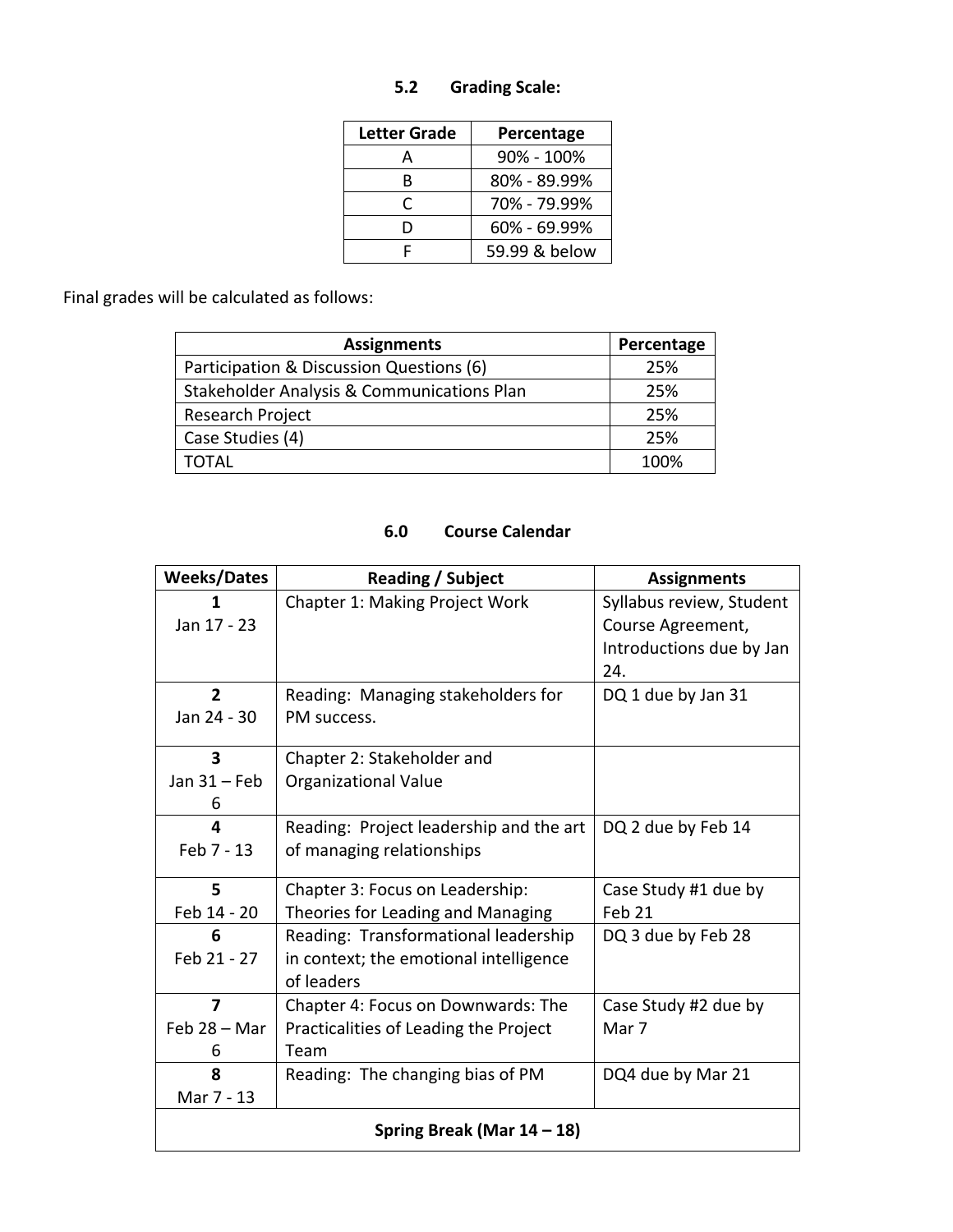| <b>Weeks/Dates</b> | Reading / Subject                    | <b>Assignments</b>      |
|--------------------|--------------------------------------|-------------------------|
| q                  | Chapter 5: Focus on Managing         | Case Study #3 due by    |
| Mar 21 - 27        | Upwards                              | <b>Mar 28</b>           |
| 10                 | Reading: Ensuring Project Success-A  | DQ5 due by Mar 28       |
| Mar $28 -$ Apr     | change management perspective        |                         |
| 3                  |                                      |                         |
| 11                 | Chapter 6: Focus on Sidewards and    | Stakeholder Analysis &  |
| Apr 4 - 10         | <b>Outwards Stakeholders</b>         | Communications          |
|                    |                                      | Assignment due by Apr   |
|                    |                                      | 11                      |
| 12                 | Reading: Improvisation within the    |                         |
| Apr 11 - 17        | project management of strategic      |                         |
|                    | change                               |                         |
| 13                 | Chapter 7: Culture and Other Factors | Case Study #4 due by    |
| Apr 18 - 24        | that Influence Communication         | Apr 25                  |
|                    |                                      |                         |
| 14                 |                                      | DQ 6 due by May 2       |
| Apr $25 - May$     | Reading: Managing complex change     |                         |
| 1                  |                                      |                         |
| 15                 | <b>Chapter 8: Communication</b>      |                         |
| May 2 - 8          |                                      |                         |
|                    |                                      |                         |
| 16                 | Reading: PMI Code of Ethics and      | Research Project due by |
| May 9 - 13         | <b>Professional Conduct</b>          | May 10                  |
|                    |                                      |                         |

#### **INSTRUCTOR POLICIES**

Professional level writing and communication are critical skills in the business world. This standard should be displayed in all assignments for this class. All communications, both to the Professor and student colleagues should be kept professional, including Discussion Board postings and email correspondence. For written assignments, all work should be proofread, free of grammatical errors, include proper citations, and be in accordance with American Psychological Association (APA) standards.

**What You Can Expect of Me:** You can expect that I will be an active participant in the online course room. I will be prepared and ready to engage in active learning. I will work to create a respectful learning environment where all of us can express our thoughts and ask questions. While we do not have to agree with each other, we will do so in respectful ways. I expect to learn from you as we spend the next 16 weeks together! I will be available to answer your questions and help you be successful in this course.

**I reserve the right to make reasonable alterations to the course calendar and syllabus. It is a guide, not a hard and fast rule. Changes will only be made that benefit the class as a whole.** Online attendance is essential in a class of this nature. Make sure to check Canvas daily. In order to successfully pass this course a student must engage in the online course room and complete all assignments**.**

**NOTE #1**: There is NO EXTRA CREDIT assignments available for this course.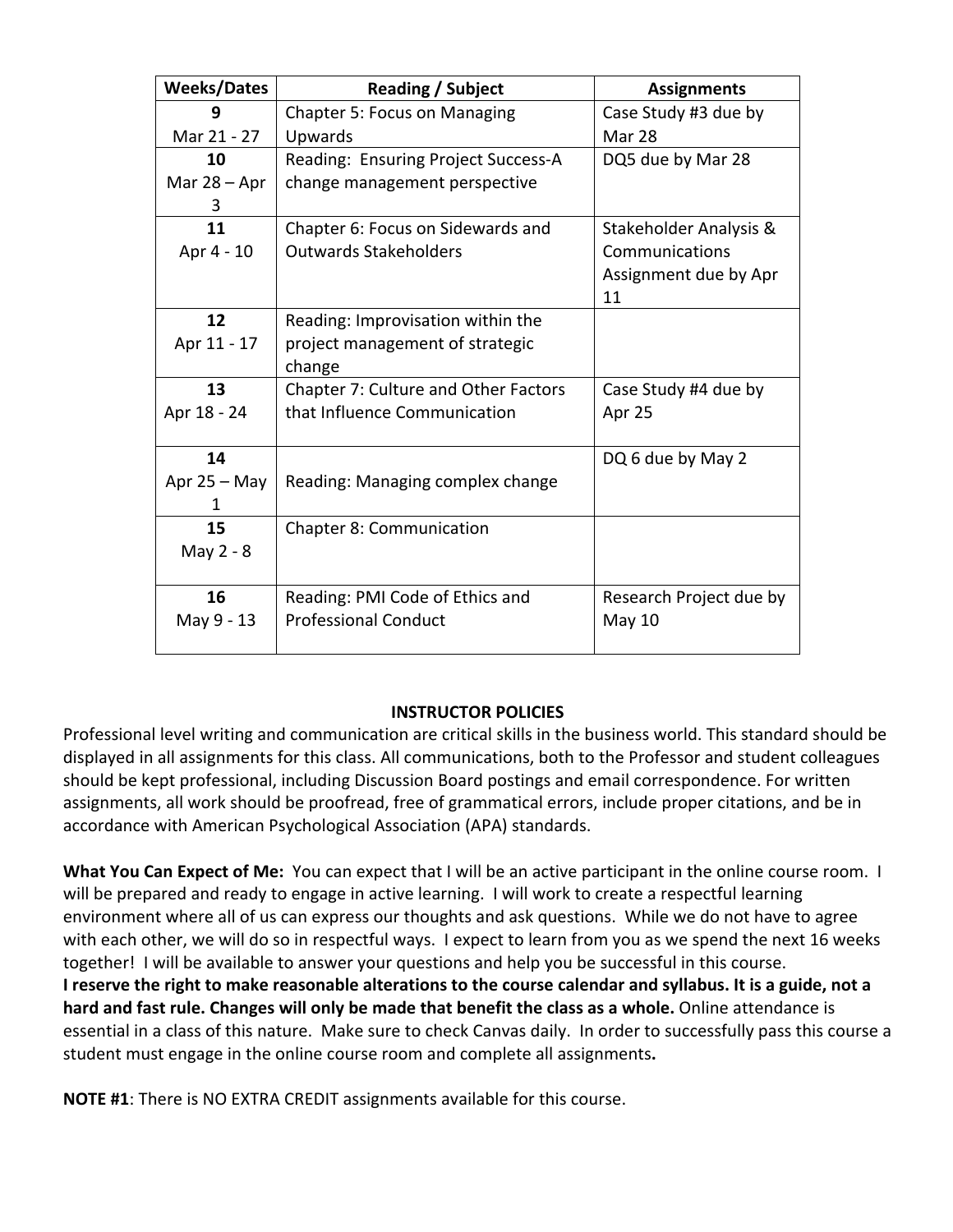**NOTE #2:** Requests for Incomplete Grades: Incompletes will only be given in emergency or other extreme circumstances. Any request for an incomplete grade in this course must be approved by the professor prior to the last week of classes. Where possible, requests should be submitted in written form and must include an address and/or telephone number where you may be contacted throughout the following semester. For a request of an incomplete grade to be considered, at least two-thirds of the course work have to be completed. Finally approval of an incomplete is up to the department chair.

**NOTE #3:** Questions concerning one's grade on a particular task (e.g., test, case) This should be resolved within one week after receiving the graded material. There will not be reviewing of previously graded material at the end of the semester.

### **NOTE #4:** Late Submissions/Resubmissions

You have a period of 7 days each week to complete and submit the weekly assignments. Make sure to plan your time wisely and avoid last minute submissions since no late assignments will be accepted. All assignments must be turned in by the due date unless an extension has been granted. EXTENSIONS ON ASSIGNMENTS WILL BE CONSIDERED ONLY IF THEY ARE REQUESTED AT LEAST 48 HOURS BEFORE THE DUE DATE OF THE ASSIGNMENT UNDER QUESTION. After the fact extensions will not be granted, so if you are sick and you know you will not be able to take a test or submit an assignment on the set due date, make sure to contact me as soon as possible.

### **Technology Requirements**

This course will use the A&M-Central Texas Instructure Canvas learning management system. We strongly recommend the latest versions of Chrome or Firefox browsers. Canvas no longer supports any version of Internet Explorer.

Logon to A&M-Central Texas Canvas [https://tamuct.instructure.com/] or access Canvas through the TAMUCT Online link in myCT [https://tamuct.onecampus.com/]. You will log in through our Microsoft portal. Username: Your MyCT email address. Password: Your MyCT password

#### **Canvas Support**

Use the Canvas Help link, located at the bottom of the left-hand menu, for issues with Canvas. You can select "Chat with Canvas Support," submit a support request through "Report a Problem," or call the Canvas support line: 1-844-757-0953.

For issues related to course content and requirements, contact your instructor.

## **Other Technology Support**

For data protection and information privacy TAMUCT uses Single Sign On through TAMUS. To update your password select Texas A&M University System Single Sign On. For log-in problems, students should contact Help Desk Central 24 hours a day, 7 days a week

Email: helpdesk@tamu.edu Phone: (254) 519-5466 Web Chat: [http://hdc.tamu.edu] *Please let the support technician know you are an A&M-Central Texas student.*

## **University Resources, Procedures, and Guidelines**

**General University Resources**

Please select the following link: University Resources, URL: https://www.tamuct.edu/University%20Resources.html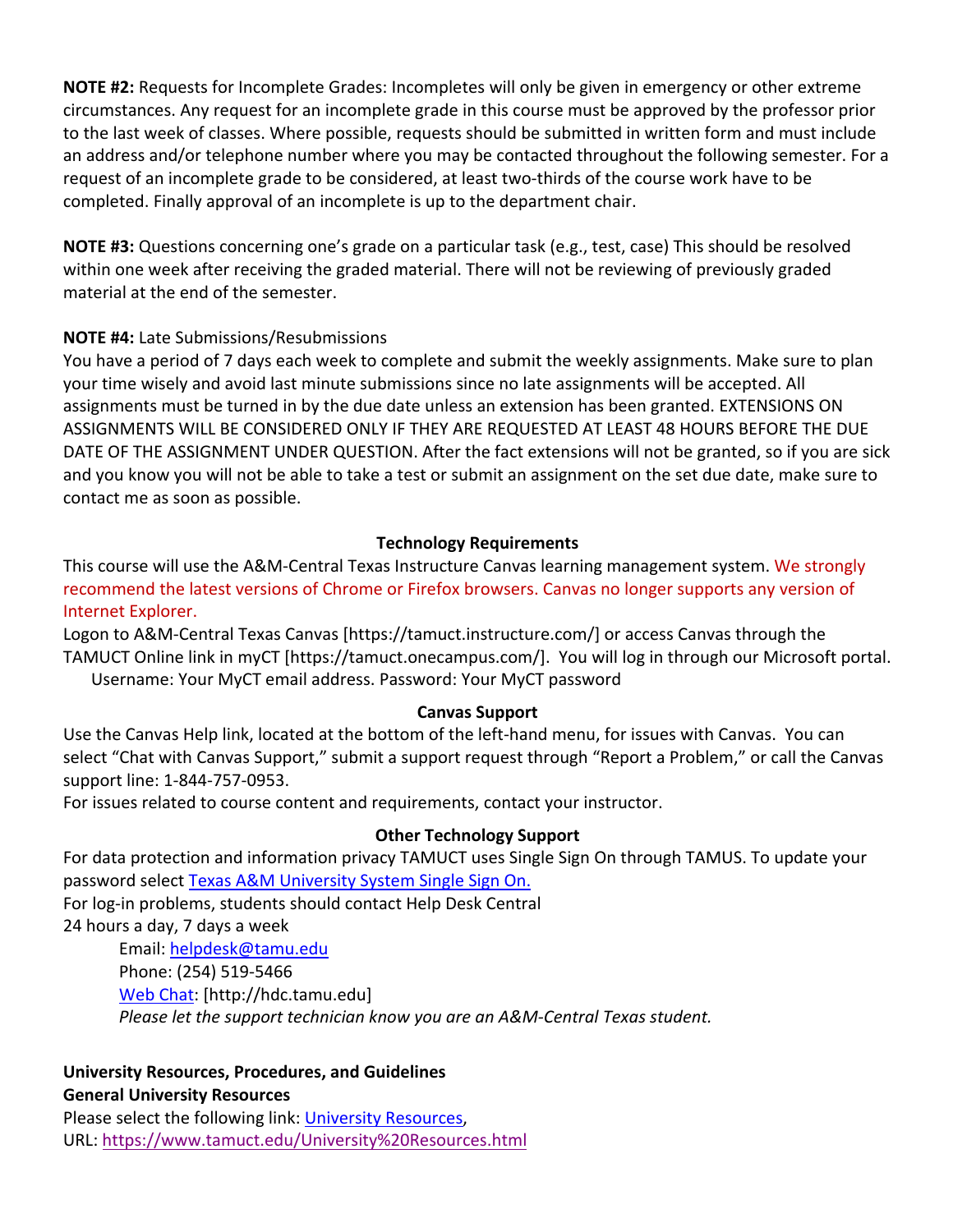### *Drop Policy*

If you discover that you need to drop this class, you must complete the Drop Request Dynamic Form through Warrior Web.

[https://dynamicforms.ngwebsolutions.com/casAuthentication.ashx?InstID=eaed95b9-f2be-45f3-a37d-46928168bc10&targetUrl=https%3A%2F%2Fdynamicforms.ngwebsolutions.com%2FSubmit%2FForm%2FStar t%2F53b8369e-0502-4f36-be43-f02a4202f612].

Faculty cannot drop students; this is always the responsibility of the student. The Registrar's Office will provide a deadline on the Academic Calendar for which the form must be completed. Once you submit the completed form to the Registrar's Office, you must go into Warrior Web and confirm that you are no longer enrolled. If you still show as enrolled, FOLLOW-UP with the Registrar's Office immediately. You are to attend class until the procedure is complete to avoid penalty for absence. Should you miss the drop deadline or fail to follow the procedure, you will receive an F in the course, which may affect your financial aid and/or VA educational benefits.

### *Academic Integrity*

Texas A&M University-Central Texas values the integrity of the academic enterprise and strives for the highest standards of academic conduct. A&M-Central Texas expects its students, faculty, and staff to support the adherence to high standards of personal and scholarly conduct to preserve the honor and integrity of the creative community. Any deviation by students from this expectation may result in a failing grade for the assignment and potentially a failing grade for the course. All academic misconduct concerns will be referred to the Office of Student Conduct. When in doubt on collaboration, citation, or any issue, please contact your instructor before taking a course of action.

For more information regarding the Student Conduct process, [https://www.tamuct.edu/studentaffairs/student-conduct.html].

If you know of potential honor violations by other students, you may submit a report, [https://cm.maxient.com/reportingform.php?TAMUCentralTexas&layout\_id=0].

## *Academic Accommodations*

At Texas A&M University-Central Texas, we value an inclusive learning environment where every student has an equal chance to succeed and has the right to a barrier-free education. The Office of Access and Inclusion is responsible for ensuring that students with a disability receive equal access to the university's programs, services and activities. If you believe you have a disability requiring reasonable accommodations, please contact the Office of Access and Inclusion, WH-212; or call (254) 501-5836. Any information you provide is private and confidential and will be treated as such.

For more information, please visit our Access & Inclusion Canvas page (log-in required) [https://tamuct.instructure.com/courses/717]

## **Important information for Pregnant and/or Parenting Students**

Texas A&M University-Central Texas supports students who are pregnant and/or parenting. In accordance with requirements of Title IX and related guidance from US Department of Education's Office of Civil Rights, the Dean of Student Affairs' Office can assist students who are pregnant and/or parenting in seeking accommodations related to pregnancy and/or parenting. Students should seek out assistance as early in the pregnancy as possible. For more information, please visit Student Affairs [https://www.tamuct.edu/studentaffairs/pregnant-and-parenting-students.html]. Students may also contact the institution's Title IX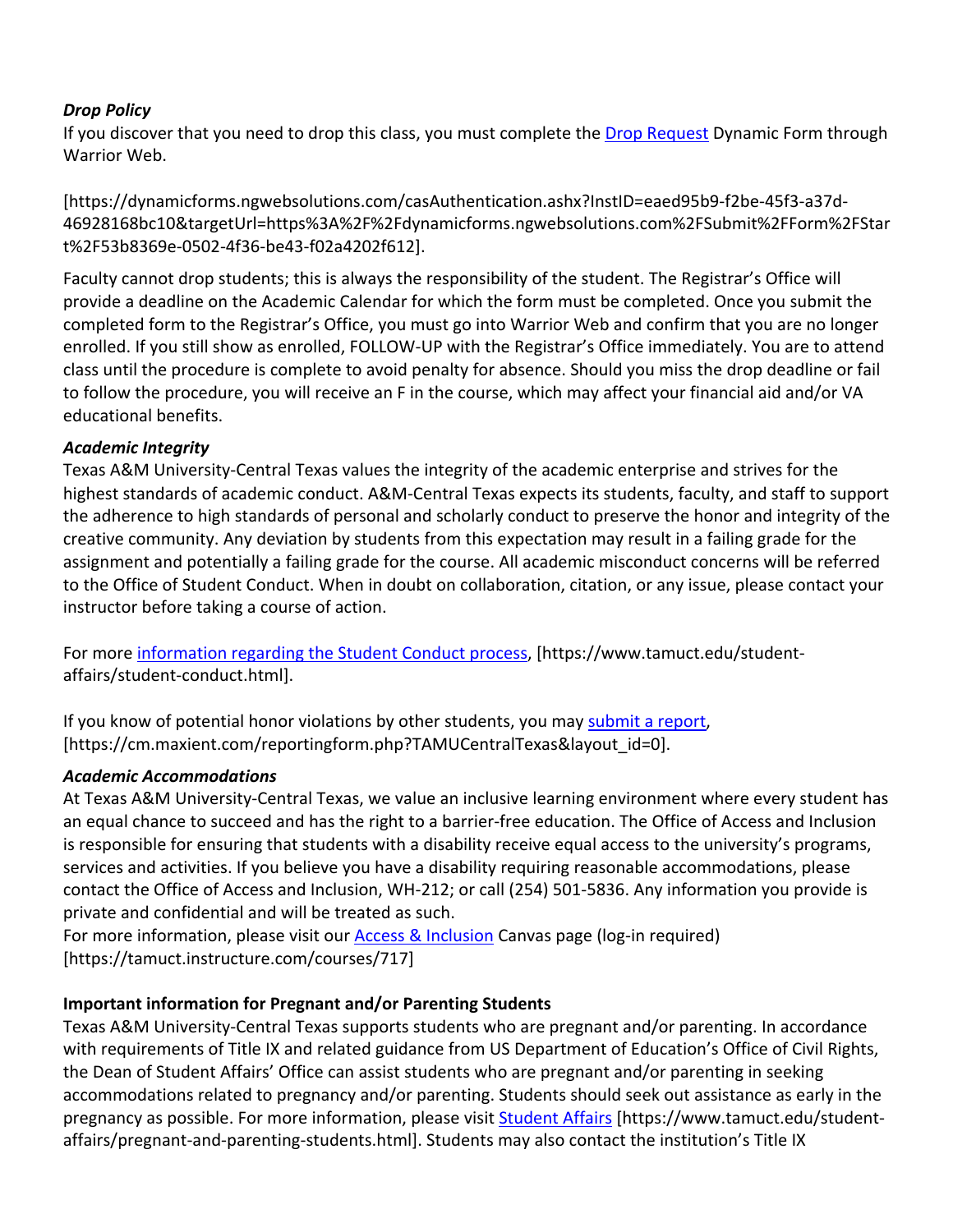Coordinator. If you would like to read more about these requirements and guidelines online, please visit the website [http://www2.ed.gov/about/offices/list/ocr/docs/pregnancy.pdf].

Title IX of the Education Amendments Act of 1972 prohibits discrimination on the basis of sex and gender– including pregnancy, parenting, and all related conditions. A&M-Central Texas is able to provide flexible and individualized reasonable accommodation to pregnant and parenting students. All pregnant and parenting students should contact the Associate Dean in the Division of Student Affairs at (254) 501-5909 to seek out assistance. Students may also contact the University's Title IX Coordinator.

### *Tutoring*

Tutoring is available to all A&M-Central Texas students, both virtually and in-person. Student success coaching is available online upon request.

If you have a question, are interested in becoming a tutor, or in need of success coaching contact the Warrior Center for Student Success, Equity and Inclusion at (254) 501-5836, visit the Warrior Center at 212 Warrior Hall, or by emailing WarriorCenter@tamuct.edu.

To schedule tutoring sessions and view tutor availability, please visit Tutor Matching Services [https://tutormatchingservice.com/TAMUCT] or visit the Tutoring Center in 111 Warrior Hall. Chat live with a remote tutor 24/7 for almost any subject from on your computer! Tutor.com is an online tutoring platform that enables A&M-Central Texas students to log in and receive online tutoring support at no additional cost. This tool provides tutoring in over 40 subject areas except writing support. Access Tutor.com through Canvas.

### **University Writing Center**

University Writing Center: Located in Warrior Hall 416, the University Writing Center (UWC) at Texas A&M University–Central Texas (A&M–Central Texas) is a free service open to all A&M–Central Texas students. For the Spring 2022 semester, the hours of operation are from 10:00 a.m.-5:00 p.m. Monday thru Thursday in Warrior Hall 416 (with online tutoring available every hour as well) with satellite hours available online only Monday thru Thursday from 6:00-9:00 p.m. and Saturday 12:00-3:00 p.m.

Tutors are prepared to help writers of all levels and abilities at any stage of the writing process. While tutors will not write, edit, or grade papers, they will assist students in developing more effective composing practices. By providing a practice audience for students' ideas and writing, our tutors highlight the ways in which they read and interpret students' texts, offering guidance and support throughout the various stages of the writing process. In addition, students may work independently in the UWC by checking out a laptop that runs the Microsoft Office suite and connects to WIFI, or by consulting our resources on writing, including all of the relevant style guides. Whether you need help brainstorming ideas, organizing an essay, proofreading, understanding proper citation practices, or just want a quiet place to work, the UWC is here to help!

Students may arrange a one-to-one session with a trained and experienced writing tutor by making an appointment via WCOnline [https://tamuct.mywconline.com/]. In addition, you can email Dr. Bruce Bowles Jr. at bruce.bowles@tamuct.edu if you have any questions about the UWC, need any assistance with scheduling, or would like to schedule a recurring appointment with your favorite tutor by making an appointment via WCOnline [https://tamuct.mywconline.com/]. In addition, you can email Dr. Bruce Bowles Jr. at bruce.bowles@tamuct.edu if you have any questions about the UWC, need any assistance with scheduling, or would like to schedule a recurring appointment with your favorite tutor.

#### *University Library*

The University Library provides many services in support of research across campus and at a distance. We